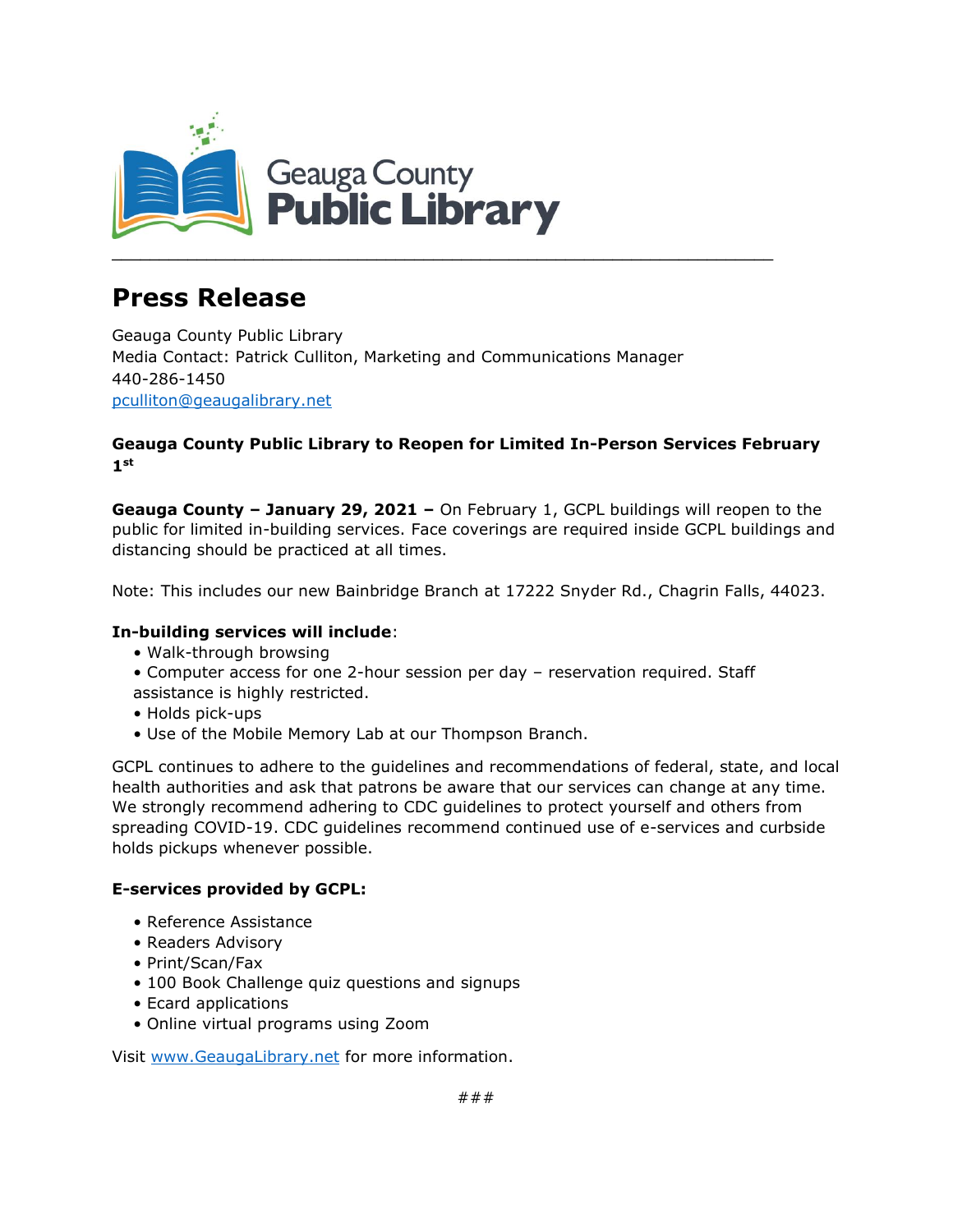

**Caption:** GCPL to reopen for limited in-building services Mon., Feb. 1<sup>st</sup>.

###